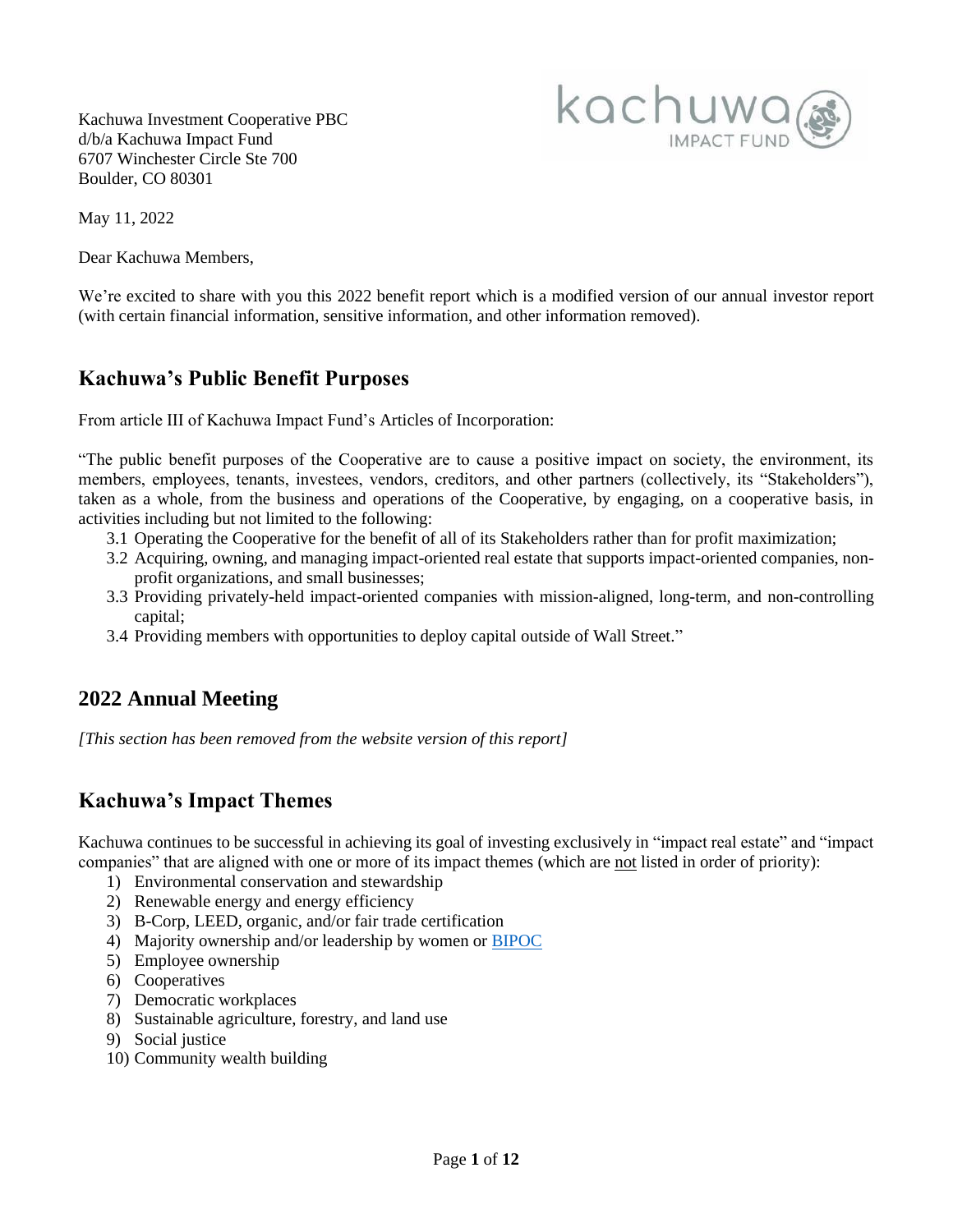## **Third-Party Impact Assessment**

In addition to self-assessing the impact of our Cooperative's activities, Kachuwa uses a third-party impact assessment tool called the " $\underline{B}$  Impact Assessment" that is managed by the nonprofit,  $\underline{B}$  Lab, which also manages the  $\underline{B-Corp}$ [certification program.](https://bcorporation.net/) It has been difficult to find third-party assessments tools that would be applicable to a unique investment cooperative like Kachuwa, and ultimately, we choose to use the B Impact Assessment because: (1) we believe it to be the best impact assessment tool that's available; and (2) one of Kachuwa's impact themes is to invest in and support impact companies that are certified B-Corps. So, using the same impact assessment standard makes sense in this regard.

Kachuwa's current "B-Score" is 77.4, which is lower than the minimum score of 80.0 that is required for companies to achieve B-Corp certification, for the following reasons: (1) Kachuwa does not have any employees, thereby preventing it from gaining any points under the "Workers" category of the B Impact Assessment (which is a reason why at least one full-time employee is required to obtain B-Corp certification); and (2) the B Impact Assessment doesn't award points for the alignment of Kachuwa's impact investments with its nine, stated impact themes (as specified above). Click [here](https://85757f41-65ed-4302-b59e-a7ee75aa51e3.usrfiles.com/ugd/85757f_2be3c7e2500148018a5faa547bf937c6.pdf) to see our 2-page B Impact Scorecard from 2019. In the future, as Kachuwa grows and after we've hired staff, we plan to achieve B-Corp certification via a score that well exceeds 80.0.

## **New Investment Activity**

In 2021, Kachuwa made one new impact real estate purchase along with 16 new impact company investments that collectively totaled ~\$2.75M. Each of these 17 new assets aligns with one of more of Kachuwa's impact themes, and in particular, 12 are majority-owned and/or led by women, and 7 are majority-owned and/or led by BIPOC. Brief descriptions of Kachuwa's new investments are shown further below in Appendix A, and a list of all assets in our Cooperative's portfolio is shown in Appendix B.

## **Founders of Color Showcase**

Kachuwa is again proud to be a co-host of the third annual [Founders of Color Showcase](https://www.foundersofcolorshowcase.com/) from 2:00-4:00pm MT on May 16, 2022. In addition to supporting the finalists and the showcase's objectives, Kachuwa also wants to help provide its Members with an opportunity to further engage with our Cooperative and its mission. Everyone is invited to attend the showcase, which will be live streamed, regardless of your investment experience or designation as an accredited or non-accredited investor. If you're interested in attending the showcase, please click [here](https://www.foundersofcolorshowcase.com/) to register. You are also invited to participate in the due diligence committees for each finalist which are also designed to be "learn by doing" opportunities for those interested in learning about investment due diligence and private company investing.



Page **2** of **12**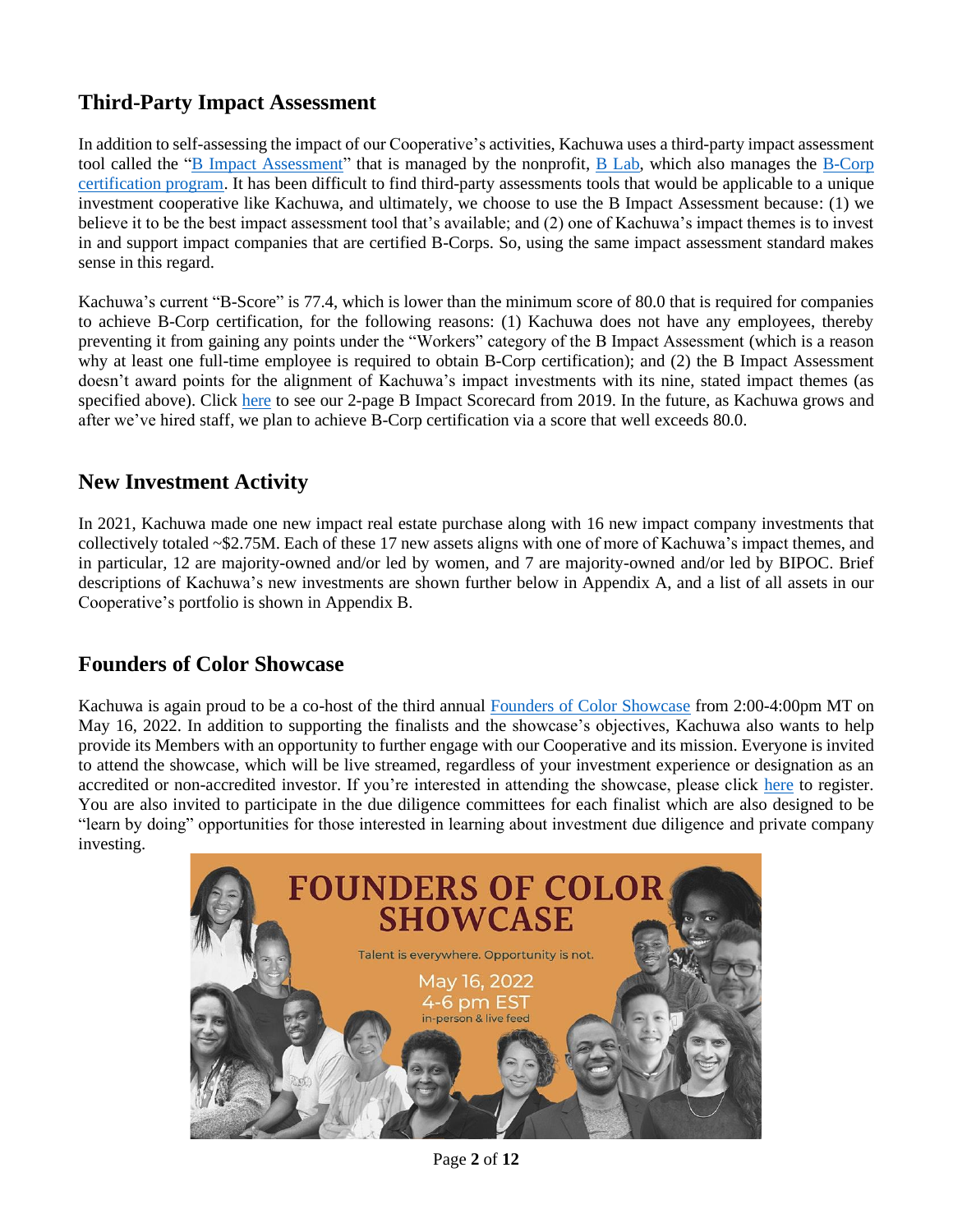## **2021 Financial Performance**

*[This section has been removed from the website version of this report]*

## **2021 Patronage Dividends**

*[This section has been removed from the website version of this report]*

## **Board of Directors Update**

*[This section has been removed from the website version of this report]*

## **Board of Directors Elections**

*[This section has been removed from the website version of this report]*

## **Honorarium for Directors and Advisors**

*[This section has been removed from the website version of this report]*

## **2022 Outlook**

*[This section has been removed from the website version of this report]*

## **Fundraising Update**

*[This section has been removed from the website version of this report]*

Please don't hesitate to reach out to us via email if you have any questions, and we hope to see you for our annual meeting on May 25, 2022 via video conference. Thank you for supporting Kachuwa Impact Fund!

Best Regards,

Kachuwa's Board of Directors: Blake Jones Marilyn Waite Lizette Peña Gwénaël Hagan Alicia Robb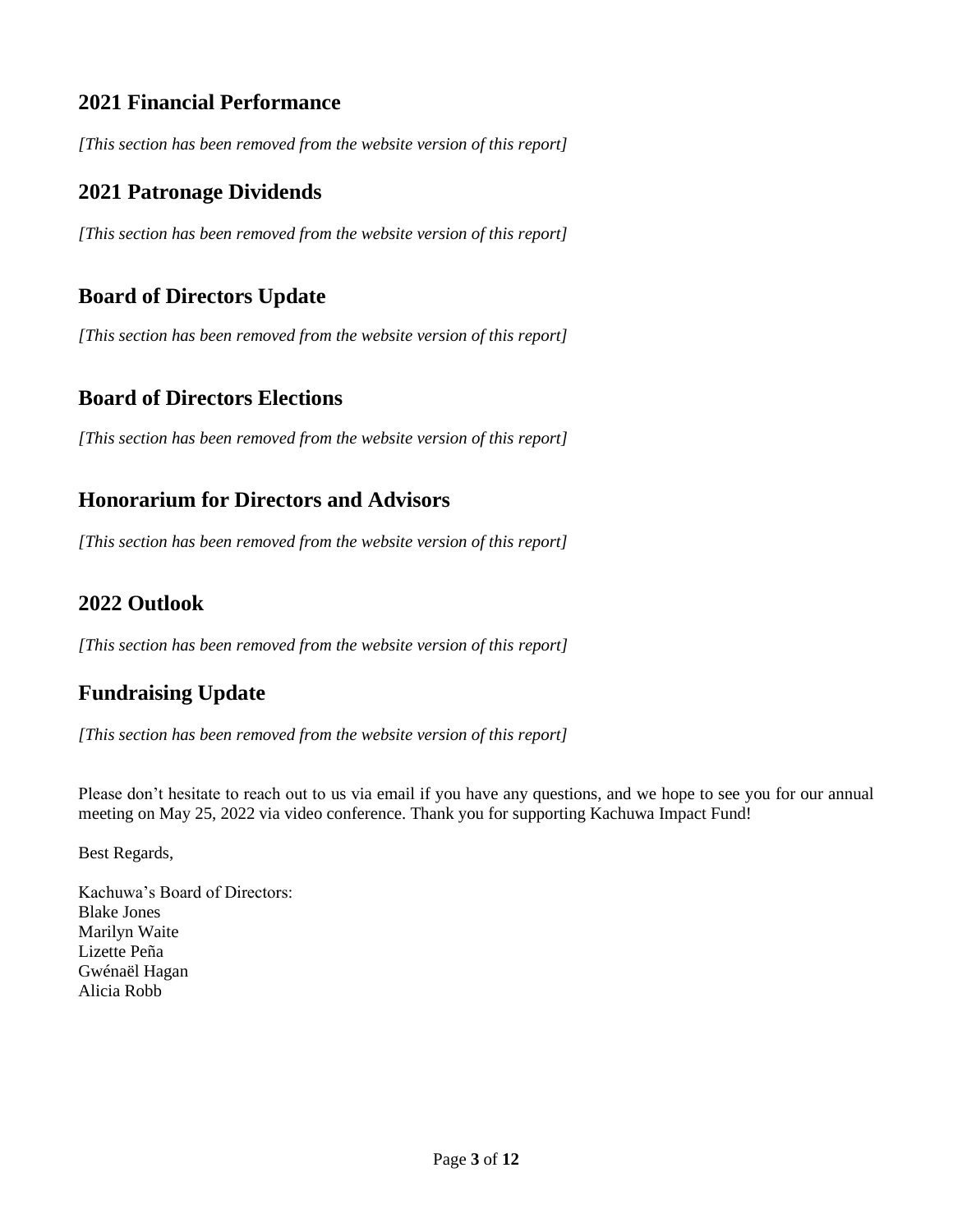## **Appendix A: New Investments in 2021**

Below please find a brief description of each new assets that was added to our Cooperative's portfolio in 2021. A list of all assets (not just the new ones from 2021) can be found further below in Appendix B, and a brief description of each asset can be found on our website at [www.kachuwaimpactfund.com.](http://www.kachuwaimpactfund.com/)

#### The Village Institute

- \$1.18M equity investment in mixed-use, commercial/residential real estate.
- Tenant is a woman-led, non-profit, social enterprise that runs a holistic live/learn/work center for refugee and immigrant families. They provide housing, language learning, job readiness workshops, mental health services, and a year-round preschool program – all under one roof.
- Shared ownership structure with tenant via a subsidiary: in exchange for zero up-front capital investment, below-market rent, shared ownership, shared financial upside, and shared control, the tenant provides property management and administrative assistance.
- Location: 1440 Elmira Street, Aurora, Colorado 80010.
- Website: [https://villageinstitute.org/.](https://villageinstitute.org/)

#### Apis & Heritage Legacy Fund I

- \$100,000 equity investment commitment (\$24K invested so far).
- Mezzanine debt private equity fund that helps companies with significant workforces of color to convert into 100% employee-owned businesses.
- Fund management firm is majority-owned and led by people of color.
- Location: based in Washington, D.C.
- Website: [https://www.apisheritage.com/.](https://www.apisheritage.com/)

#### Astia Fund

- \$250,000 equity investment commitment (\$65K invested so far).
- Impact venture capital fund that invests solely in women-led companies.
- Fund management firm is a women-led, wholly owned subsidiary of a  $501(c)(3)$  non-profit.
- Location: based in California.
- Website: [https://www.astia.org.](https://www.astia.org/)

#### Boddle

- \$50,000 equity investment (via a special purpose vehicle).
- Majority-owned and led by BIPOC.
- Adaptive learning platform that offers interactive math games designed specifically for kids.
- Location: based in Missouri.
- Website: [https://www.boddlelearning.com/.](https://www.boddlelearning.com/)









**Capital Partners** 

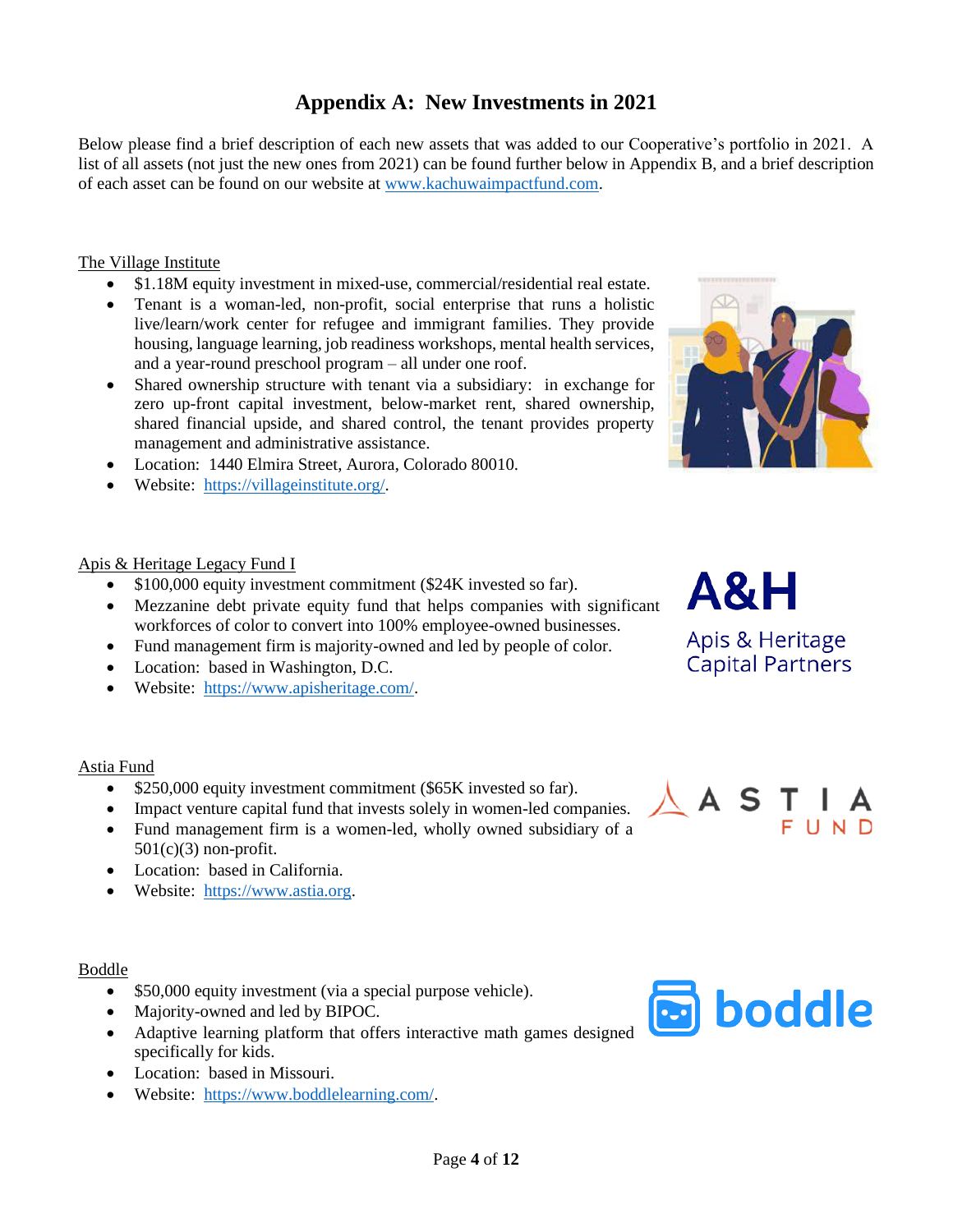Barn Owl Precision Agriculture

- \$50,000 convertible debt investment.
- Majority-owned and led by a woman.
- Utilizes drones, AI-enabled software, and 3D-printed robots to provide a variety of services that improve the efficiency of agricultural operations.
- Location: based in Colorado.
- Website: [https://www.barnowlds.com/.](https://www.barnowlds.com/)

#### Climate First Bank

- \$200,000 equity investment.
- Start-up community bank offering retail and commercial banking services from an Environmental, Social, and Governance (ESG) perspective and with a focus on climate impact.
- B-Corp certification pending.
- Location: based in Florida.
- Website: [https://climatefirstbank.com/.](https://climatefirstbank.com/)

#### The Driver's Cooperative

- \$10,000 revenue sharing agreement investment.
- Driver-owned, ride-hailing cooperative that aims to provide gig drivers and ride-hailers a better option than Uber and Lyft
- Racial- and gender-diverse leadership team.
- Location: based in New York.
- Website: [https://drivers.coop/.](https://drivers.coop/)

#### DrugViu

- \$45,000 equity investment (via a special purpose vehicle).
- Majority-owned and led by BIPOC.
- Operates a clinical grade Real-World Evidence (RWE) technology platform for the autoimmune disease (AID) industry.
- Location: based in New York.
- Website: [https://www.drugviu.com/.](https://www.drugviu.com/)

#### Fabalish

- \$50,000 equity investment (via a special purpose vehicle).
- Majority-owned and led by women.
- Produces plant-based and allergen-friendly falafel and dips from chickpeas and aquafaba.
- Location: based in New Jersey.
- Website: [https://www.fabalish.com/.](https://www.fabalish.com/)







DrugViu

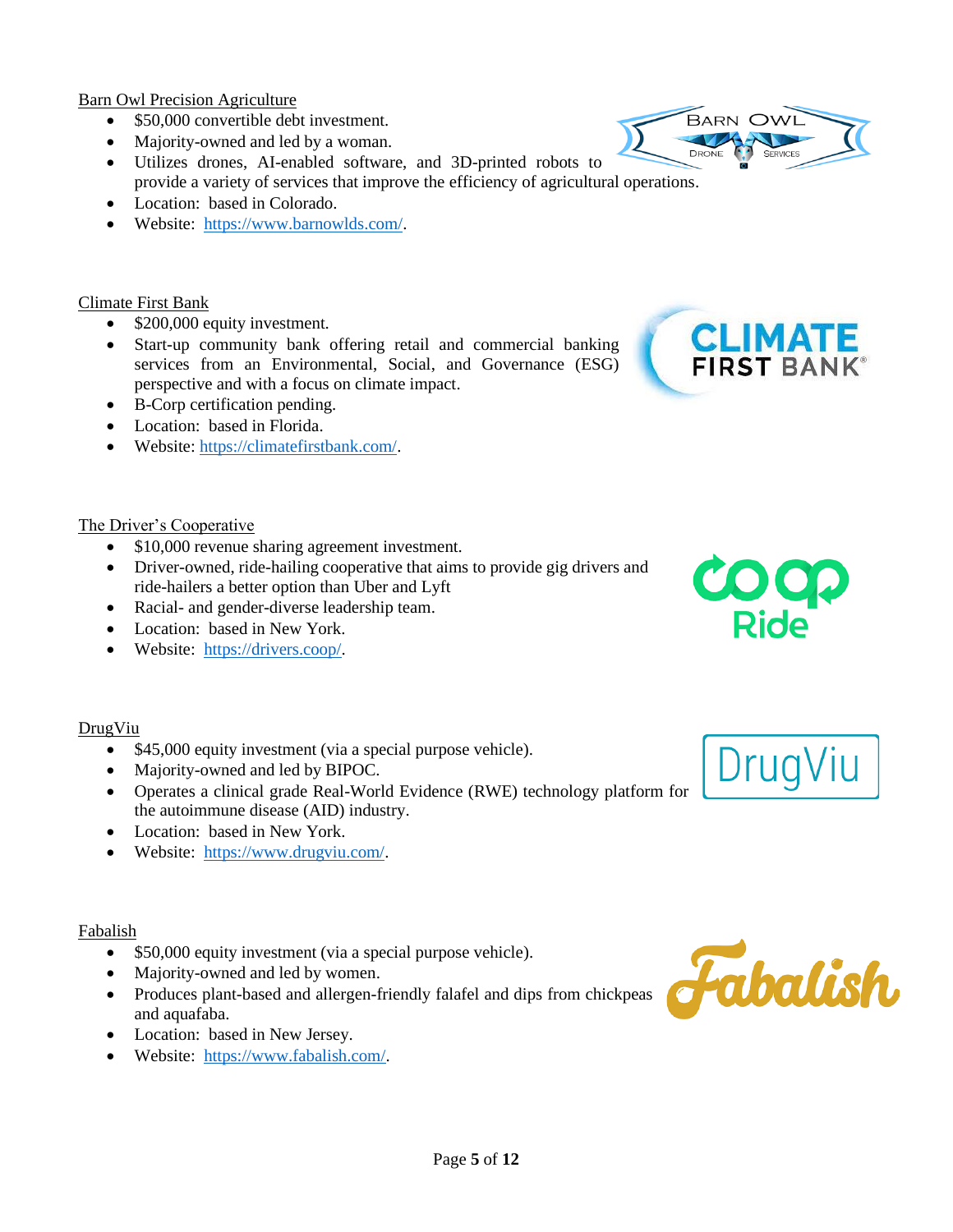#### Friendship Bridge

- \$100,000 debt investment.
- Women-led, non-profit social enterprise that works with women in Guatemala.
- Provides micro loans, education, and health services primarily to indigenous women in rural areas where the rate of poverty in Guatemala is the highest.
- Location: based in Colorado.
- Website: [https://www.friendshipbridge.org/.](https://www.friendshipbridge.org/)

#### Hometeam Ventures Fund I

- \$100,000 equity investment commitment (\$25K invested so far).
- Impact venture capital fund that invests solely in construction tech companies that aim to address the global housing gap.
- Fund management firm is majority-owned and led by women of color.
- Location: based in California.
- Website: [https://www.hometeam.vc/.](https://www.hometeam.vc/)

#### Jade Lending

- \$50,000 debt investment.
- Majority-owned and led by women.
- A social impact lending platform whose mission is to support and fuel the growth of women- and minority-owned businesses.
- Location: based in North Carolina.
- Website: [https://www.jadelending.com/.](https://www.jadelending.com/)

Matriark Foods

- \$100,000 equity investment.
- Majority-owned and led by women.
- Rescues food waste and processes it into shelf-stable healthy vegetable stocks and concentrates.
- Location: based in New York.
- Website: [https://www.matriarkfoods.com/.](https://www.matriarkfoods.com/)

#### PixelSpoke

- \$100,000 non-voting equity investment.
- Employee-owned cooperative with 13+ employees.
- Certified B-Corporation (B Impact Score = 102.4).
- Location: based in Oregon.
- Website: [https://www.pixelspoke.com/.](https://www.pixelspoke.com/)









# PixelSpoke -

- -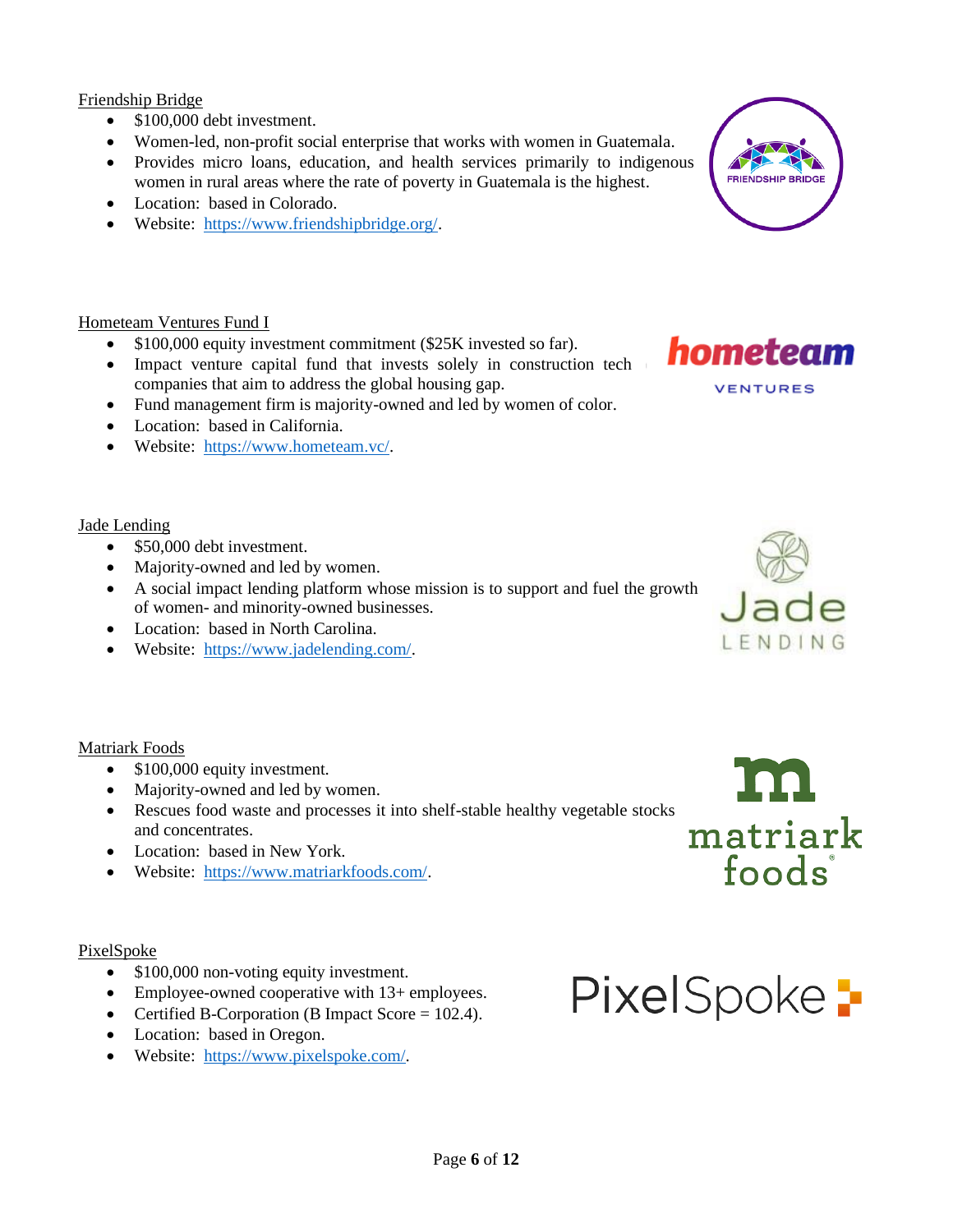**MeetCaregivers** 

- \$150,000 convertible debt investment.
- Majority owned and managed by a woman of color.
- Technology platform that matches home healthcare providers and families seeking senior care solutions.
- Location: based in Massachusetts.
- Website: [https://meetcaregivers.com/.](https://meetcaregivers.com/)

#### Verity Sustainable Packaging

- \$100,000 equity investment.
- Majority-owned and led by a woman.
- Manufacturer of sustainable packaging options for personal care products that are made from reusable and recyclable aluminum and stainless steel in lieu of hard-to-recycle plastic.
- Location: based in California.
- Website: [https://www.veritycase.com/.](https://www.veritycase.com/)

#### WOCstar Fund I

- \$100,000 equity investment commitment (\$25K invested so far).
- Impact venture capital fund that invests solely in tech companies that are founded or led by women of color ("WOC").
- Fund management firm is majority-owned and led by women of color.
- Location: based in New York.
- Website: [https://www.wocstar.com/.](https://www.wocstar.com/)





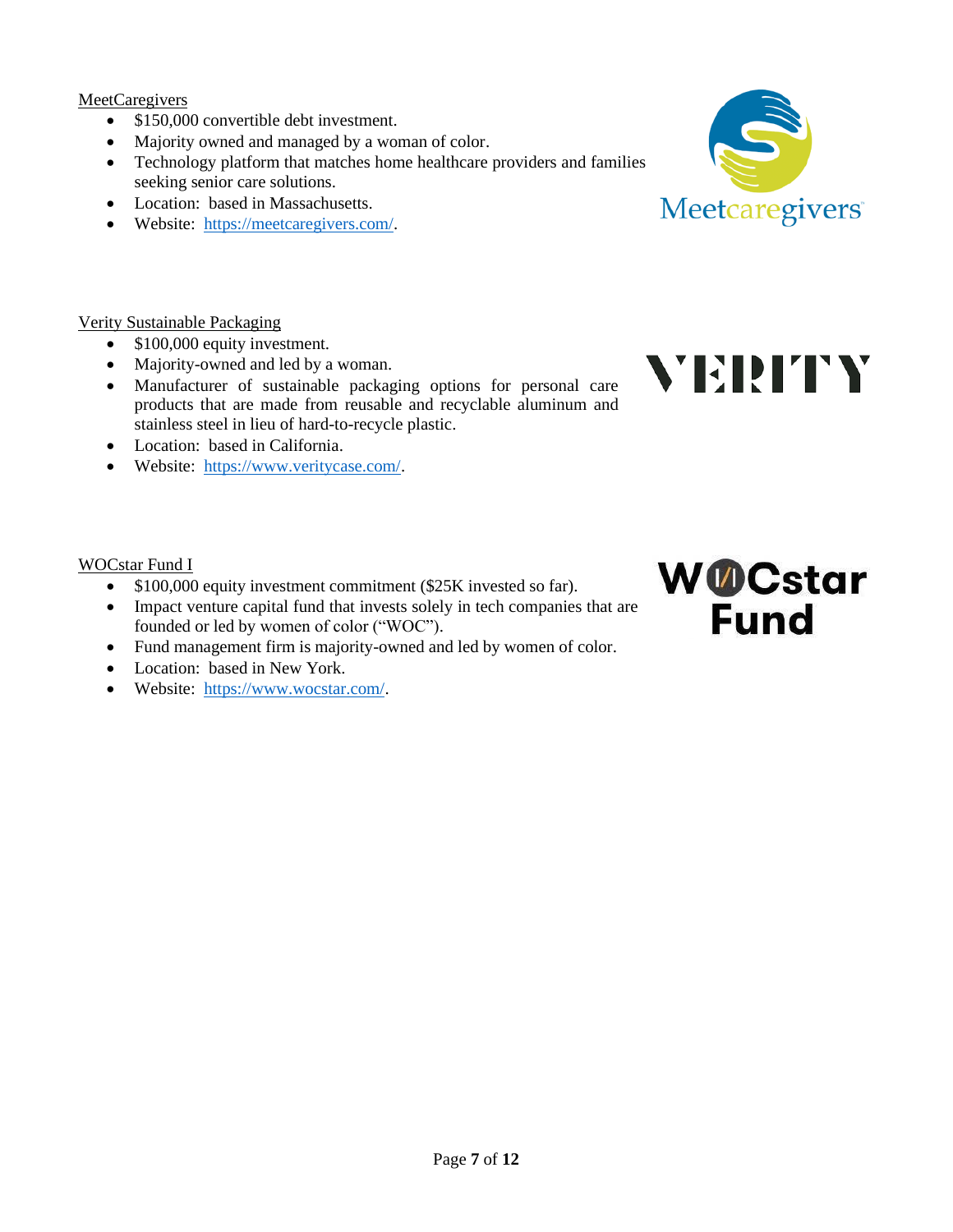## **Appendix B: Entire Portfolio Overview**

*[Content from this section has been removed from the website version of this report]*

As of April 30, 2022, the asset mix of Kachuwa's portfolio was as follows:



**Portfolio Asset Mix** 

\* NOTE: the cost basis of real estate is calculated on an *unconsolidated* basis whereby each asset's value is reduced by its total liabilities (e.g. commercial mortgage balance) at the subsidiary level, if applicable.

#### **Impact Company Investment Concentration (04/30/2022)** (Original Cost Basis)



*[Content from this section has been removed from the website version of this report]*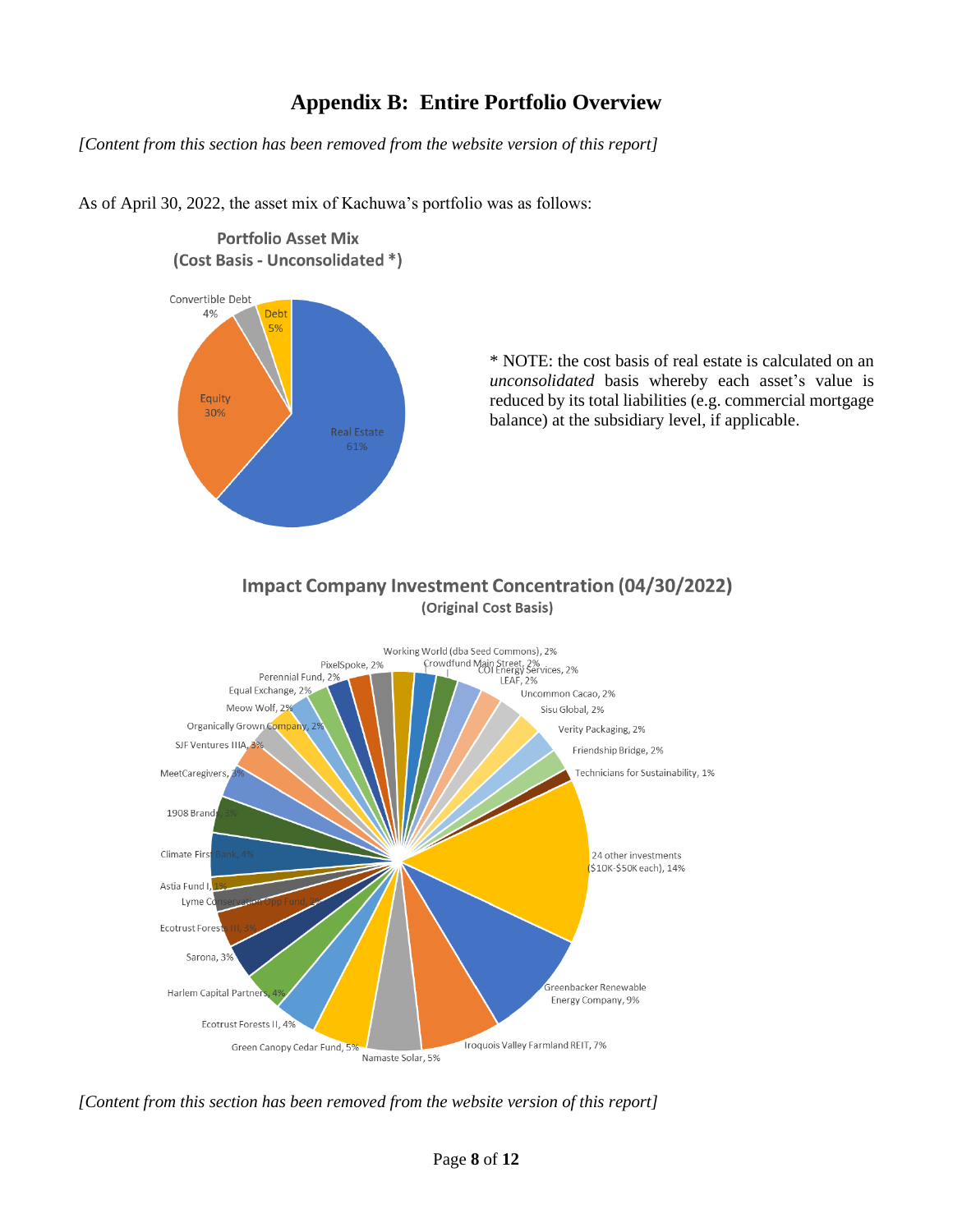## **Portfolio Impact Theme Alignment**

As of April 30, 2022, each asset in Kachuwa's portfolio aligned with one or more of Kachuwa's impact themes as shown in the chart and two tables below.

#### Entire Portfolio:

In the last three years, among the 37 new investments that Kachuwa has made, 17 were in companies that are majority-owned and/or led by women and 12 were in companies that are majority-owned and/or led by BIPOC. The Board will continue to proactively pursue more investments that are aligned with both of these particular impact themes.



## **Impact Theme Alignment - Entire Portfolio**

#### Impact Real Estate:

In the table below, an "x" indicates a relatively objective measurement of impact theme alignment whereas a "z" indicates a relatively subjective impact theme alignment.

| Impact Reat Estate + Impact Tenant Name                    | and<br>nation<br>Stewardship<br>onse<br>Environmental | and Energy<br>ટ<br>Energy<br>fficien<br>Renewable | Corp Certification<br>ക് | <b>Cert</b><br>rganic, LEED, Fair Trade<br>o | <b>Dwned by Employees</b> | Women<br>ă<br><b>Dwned</b> | Managed by Women | Owned by BIPOC | Managed by BIPOC | Cooperative | Democratic Workplace | stry,<br>등<br>ш.<br>Agriculture<br>Jse<br>Land<br>$\overline{a}$<br>ەل<br>stainat<br>ã | Social Justice | Community Wealth Building | Ë<br><b>G</b><br>$\omega$<br>۴<br>rship With<br>Owner<br>ᅙ<br>ၑ<br>Sha | έũ<br>∝<br>Below-Market | <b>Von-profit</b> | Owned<br>Locally |
|------------------------------------------------------------|-------------------------------------------------------|---------------------------------------------------|--------------------------|----------------------------------------------|---------------------------|----------------------------|------------------|----------------|------------------|-------------|----------------------|----------------------------------------------------------------------------------------|----------------|---------------------------|------------------------------------------------------------------------|-------------------------|-------------------|------------------|
| 1898 S Flatiron Ct, Boulder, CO + Upslope Brewing          | X                                                     | x                                                 | X                        |                                              |                           |                            |                  |                |                  |             |                      |                                                                                        |                |                           | X                                                                      | x                       |                   | x                |
| 888 Federal Blvd, Denver, CO + Namaste Solar               | X                                                     | x                                                 | X                        | x                                            | X                         |                            |                  |                |                  | x           | X                    |                                                                                        | z              | z                         | X                                                                      | x                       |                   | x                |
| 1440 Elmira St, Aurora, CO + Village Institute             |                                                       |                                                   |                          |                                              |                           |                            | X                |                |                  |             |                      |                                                                                        | z              | z                         | X                                                                      | x                       | $\mathsf{x}$      |                  |
| 2639 Spruce St, Boulder, CO + Resource Central             | X                                                     | x                                                 |                          |                                              |                           |                            |                  |                |                  |             |                      |                                                                                        |                |                           |                                                                        | x                       | X                 |                  |
| 5900 Triangle Dr, Raleigh, NC + Southern Energy Management | X                                                     | x                                                 | X                        |                                              | X                         |                            |                  |                |                  | x           |                      |                                                                                        |                |                           | X                                                                      | x                       |                   | x                |
| 1501 Lee Hill #15, Boulder, CO + Bookcliff Vineyards       |                                                       |                                                   |                          |                                              |                           |                            |                  |                |                  |             |                      |                                                                                        |                |                           |                                                                        | x                       |                   | x                |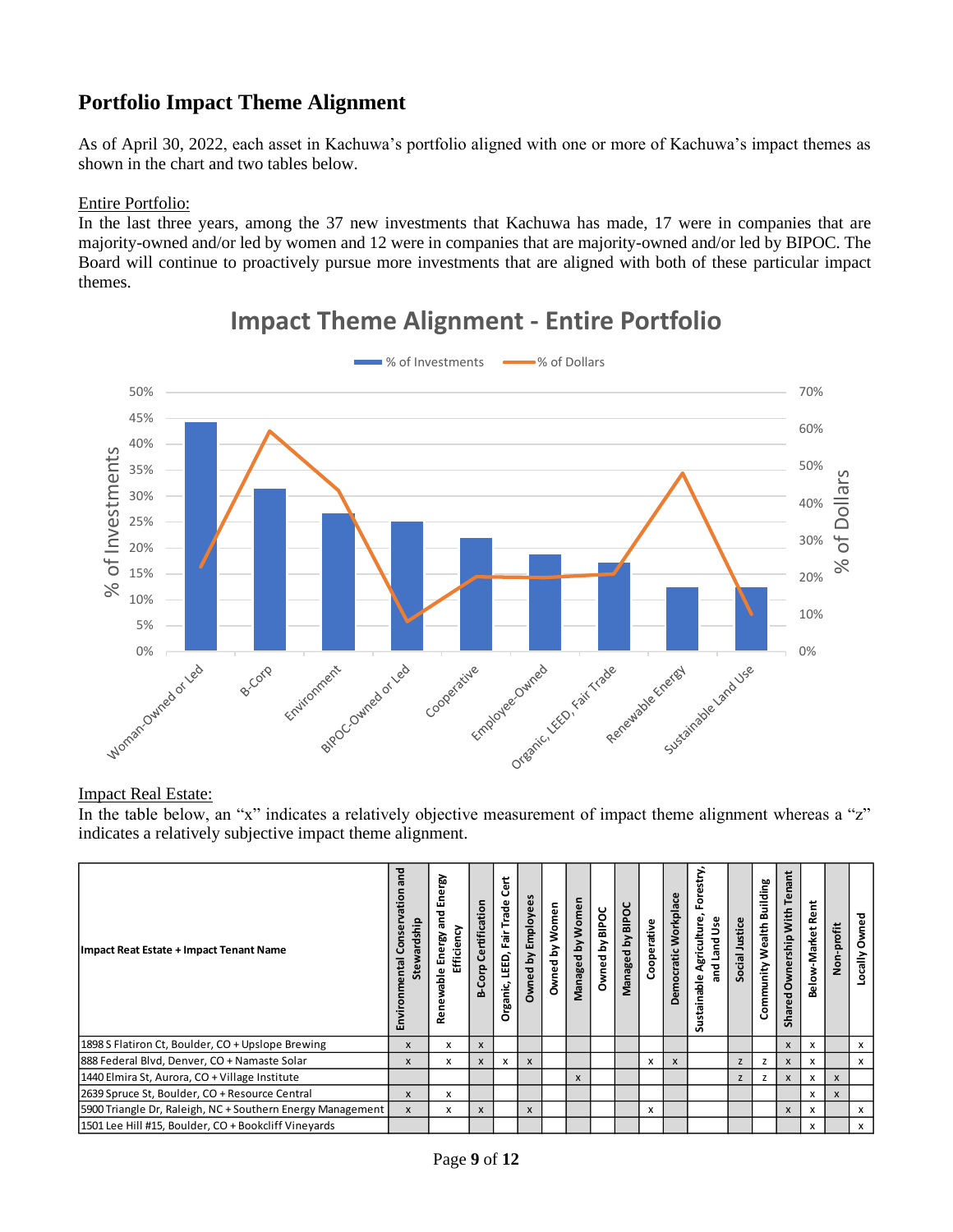#### Impact Company Investments:

In the tables below, an "x" indicates a relatively objective measurement of impact theme alignment whereas a "z" indicates a relatively subjective impact theme alignment. They are categorized as equity vs debt investments and are listed alphabetically.

| <b>Impact Company Name</b>             | Environmental Conservation<br>and Stewardship | Renewable Energy and<br>Energy Efficiency | <b>B-Corp Certification</b> | Organic, LEED, Fair Trade<br>Certified | Owned by Employees | Owned by Women | Managed by Women   | Owned by BIPOC | Managed by BIPOC | Cooperative | Democratic Workplace | Sustainable Agriculture,<br>Forestry, and Land Use | Social Justice | Community Wealth Building |
|----------------------------------------|-----------------------------------------------|-------------------------------------------|-----------------------------|----------------------------------------|--------------------|----------------|--------------------|----------------|------------------|-------------|----------------------|----------------------------------------------------|----------------|---------------------------|
|                                        |                                               |                                           |                             |                                        |                    |                |                    |                |                  |             |                      |                                                    |                |                           |
| 1908 Brands                            | X                                             |                                           | X                           |                                        |                    |                |                    |                |                  |             |                      |                                                    |                |                           |
| Apis & Heritage Legacy Fund I          |                                               |                                           |                             |                                        | X                  |                |                    | X              | $\pmb{\times}$   |             |                      |                                                    | z              | z                         |
| Aspiration via SPV                     | X                                             |                                           | $\pmb{\mathsf{x}}$          |                                        |                    |                |                    |                |                  |             |                      |                                                    |                |                           |
| Astia Fund I                           |                                               |                                           |                             |                                        |                    | x              | X                  | x              | X                |             |                      |                                                    | z              |                           |
| <b>Blocpower via SPV</b>               | X                                             | x                                         |                             |                                        |                    |                |                    | x              | $\pmb{\times}$   |             |                      |                                                    | z              | $\mathsf{z}$              |
| Boddle via SPV                         |                                               |                                           |                             |                                        |                    | x              | $\pmb{\times}$     | x              | $\pmb{\times}$   |             |                      |                                                    |                |                           |
| Crown O'Maine Organic Cooperative      |                                               |                                           |                             | x                                      |                    | z              | $\pmb{\times}$     |                |                  | x           |                      | z                                                  |                |                           |
| DrugViu via SPV                        |                                               |                                           |                             |                                        |                    |                |                    | x              | $\pmb{\times}$   |             |                      |                                                    | z              |                           |
| <b>Ecotrust Forests II</b>             | X                                             |                                           | X                           |                                        |                    | x              | $\pmb{\times}$     |                |                  |             |                      | x                                                  |                |                           |
| Ecotrust Forests III                   | X                                             |                                           | $\pmb{\times}$              |                                        |                    | x              | $\pmb{\times}$     |                |                  |             |                      | x                                                  |                |                           |
| Equal Exchange                         |                                               |                                           |                             | x                                      | X                  |                |                    |                |                  | x           | z                    |                                                    | z              | z                         |
| Fabalish via SPV                       | z                                             |                                           |                             | x                                      |                    | x              | $\pmb{\times}$     |                |                  |             |                      |                                                    |                |                           |
| <b>Green Canopy Cedar Fund</b>         | X                                             | x                                         | X                           |                                        |                    |                |                    |                |                  |             |                      | x                                                  |                |                           |
| Greenbacker Renewable Energy Company   |                                               | x                                         |                             |                                        |                    |                |                    |                |                  |             |                      |                                                    |                |                           |
| Harlem Capital Partners Venture Fund I |                                               |                                           |                             |                                        |                    | x              | X                  | x              | X                |             |                      |                                                    | z              |                           |
| Hometeam Ventures Fund I               | X                                             |                                           |                             |                                        |                    | X              | X                  | x              | $\pmb{\times}$   |             |                      | z                                                  | z              |                           |
| <b>Iroquois Valley Farmland REIT</b>   |                                               |                                           | $\pmb{\times}$              | x                                      |                    |                |                    |                |                  |             |                      | x                                                  |                |                           |
| LiftEd via SPV                         |                                               |                                           |                             |                                        |                    |                |                    | x              | X                |             |                      |                                                    | z              |                           |
| Listenwise                             |                                               |                                           |                             |                                        |                    | x              | $\pmb{\mathsf{x}}$ |                |                  |             |                      |                                                    |                |                           |
| Lyme Conservation Opportunities Fund   | X                                             |                                           |                             |                                        |                    |                |                    |                |                  |             |                      | x                                                  |                |                           |
| Maple Valley Cooperative               |                                               |                                           |                             |                                        | X                  |                |                    |                |                  | x           | z                    | z                                                  | z              | z                         |
| Matriark Foods                         | X                                             |                                           |                             |                                        |                    | X              | X                  |                |                  |             |                      |                                                    |                |                           |
| Meow Wolf                              |                                               |                                           | X                           |                                        |                    |                |                    |                |                  |             |                      |                                                    |                |                           |
| Namaste Solar                          |                                               | x                                         | X                           |                                        | X                  |                |                    |                |                  | x           | X                    |                                                    |                | z                         |
| Organic Valley                         |                                               |                                           |                             | x                                      |                    |                |                    |                |                  | x           |                      | z                                                  |                | $\mathsf z$               |
| Organically Grown Company              |                                               |                                           |                             | x                                      |                    |                |                    |                |                  |             |                      | z                                                  |                | z                         |
| Perennial Fund                         |                                               |                                           |                             | x                                      |                    |                |                    |                |                  |             |                      | x                                                  |                |                           |
| PixelSpoke                             |                                               |                                           | X                           |                                        | X                  |                |                    |                |                  | x           |                      |                                                    |                |                           |
| Sarona Global Growth Markets PE Fund 2 |                                               |                                           | X                           |                                        |                    |                |                    |                |                  |             |                      |                                                    |                |                           |
| Sisu Global                            |                                               |                                           |                             |                                        |                    | x              | X                  |                |                  |             |                      |                                                    | z              |                           |
| SJF Ventures IIIA                      |                                               |                                           | X                           |                                        |                    |                |                    |                |                  |             |                      |                                                    |                |                           |
| SJF Ventures V                         |                                               |                                           | X                           |                                        |                    |                |                    |                |                  |             |                      |                                                    |                |                           |
| SOCAP Global (fka Intentional Media &  |                                               |                                           |                             |                                        |                    |                |                    |                |                  |             |                      |                                                    |                |                           |
| Conscious Company Magazine)            |                                               |                                           |                             |                                        |                    | z              | z                  |                |                  |             |                      |                                                    |                |                           |
| Tootie's Tempeh                        | z                                             |                                           |                             | x                                      | X                  | x              | X                  |                |                  | x           | z                    |                                                    | z              | z                         |
| Verity Packaging                       | X                                             |                                           |                             |                                        |                    | х              | X                  |                |                  |             |                      |                                                    |                |                           |
| Vital Farmland REIT                    |                                               |                                           | x                           | x                                      |                    |                |                    |                |                  |             |                      | x                                                  |                |                           |
| WOCstar Fund I                         |                                               |                                           |                             |                                        |                    |                |                    |                |                  |             |                      |                                                    |                |                           |

#### **EQUITY INVESTMENTS**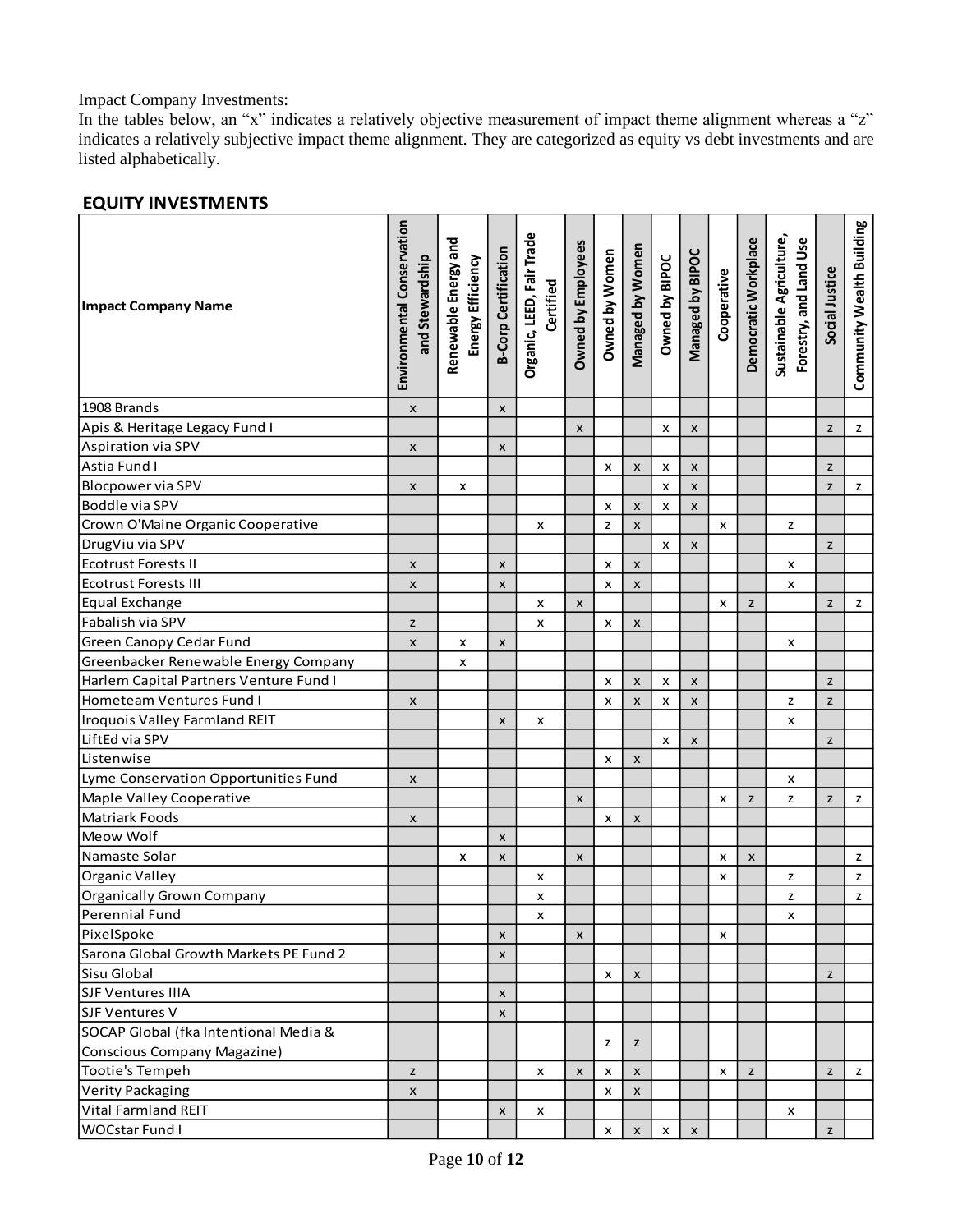#### **DEBT INVESTMENTS**

| <b>Impact Company Name</b>                       | Environmental Conservation and<br>Stewardship | Renewable Energy and Energy Efficiency | <b>B-Corp Certification</b> | Organic, LEED, Fair Trade Certified | <b>Dwned by Employees</b> | Owned by Women | Managed by Women          | Owned by BIPOC | Managed by BIPOC   | Cooperative | Democratic Workplace | Sustainable Agriculture, Forestry,<br>and Land Use | Social Justice | Community Wealth Building                                                             |
|--------------------------------------------------|-----------------------------------------------|----------------------------------------|-----------------------------|-------------------------------------|---------------------------|----------------|---------------------------|----------------|--------------------|-------------|----------------------|----------------------------------------------------|----------------|---------------------------------------------------------------------------------------|
| <b>Barn Owl Precision Agriculture</b>            | X                                             |                                        |                             |                                     |                           | x              | X                         |                |                    |             |                      | X                                                  |                |                                                                                       |
| Capital Good Fund                                |                                               |                                        |                             |                                     |                           |                |                           |                |                    |             |                      |                                                    | z              | z                                                                                     |
| <b>COI Energy Services</b>                       |                                               |                                        |                             |                                     |                           | x              | $\pmb{\mathsf{X}}$        | $\pmb{\times}$ | $\pmb{\mathsf{x}}$ |             |                      |                                                    |                |                                                                                       |
| <b>Community Purchasing Alliance Cooperative</b> |                                               |                                        |                             |                                     |                           |                |                           |                |                    | X           |                      |                                                    |                | z                                                                                     |
| <b>Crowdfund Main Street</b>                     |                                               |                                        |                             |                                     |                           | x              | $\pmb{\times}$            |                |                    |             |                      |                                                    |                |                                                                                       |
| De Oro Devices                                   |                                               |                                        |                             |                                     |                           | x              | X                         |                |                    |             |                      |                                                    | z              |                                                                                       |
| <b>Democracy Brewing</b>                         |                                               |                                        |                             |                                     | $\mathsf{x}$              |                |                           |                |                    | X           | Z                    |                                                    |                |                                                                                       |
| Driver's Cooperative                             |                                               |                                        |                             |                                     |                           |                |                           |                |                    |             |                      |                                                    |                |                                                                                       |
| Eastern Carolina Organics                        |                                               |                                        | $\boldsymbol{x}$            | $\pmb{\times}$                      |                           | x              | $\pmb{\times}$            |                |                    |             |                      | z                                                  |                |                                                                                       |
| Force for Good Fund                              |                                               |                                        | $\mathsf{x}$                |                                     |                           | x              | $\boldsymbol{\mathsf{x}}$ | $\pmb{\times}$ | $\pmb{\times}$     |             |                      |                                                    | z              | z                                                                                     |
| Friendship Bridge                                |                                               |                                        |                             |                                     |                           |                | X                         |                |                    |             |                      |                                                    | $\mathsf Z$    | z                                                                                     |
| Jade Lending                                     |                                               |                                        |                             |                                     |                           |                |                           |                |                    |             |                      |                                                    |                |                                                                                       |
| Kube Nice Cream                                  |                                               |                                        |                             |                                     |                           | x              | $\pmb{\times}$            | $\pmb{\times}$ | X                  |             |                      |                                                    |                |                                                                                       |
| Local Enterprise Assistance Fund (LEAF)          |                                               |                                        |                             |                                     |                           |                |                           |                | X                  | x           | z                    |                                                    | z              | z                                                                                     |
| MeetCaregivers                                   |                                               |                                        |                             |                                     |                           | X              | X                         | X              | $\pmb{\mathsf{x}}$ |             |                      |                                                    |                |                                                                                       |
| <b>Technicians for Sustainability</b>            | X                                             | x                                      | $\boldsymbol{x}$            |                                     | $\boldsymbol{x}$          |                |                           |                |                    | x           | z                    |                                                    |                |                                                                                       |
| <b>Uncommon Cacao</b>                            |                                               |                                        | $\pmb{\times}$              | z                                   |                           |                | X                         |                |                    |             |                      |                                                    |                |                                                                                       |
| <b>Upslope Brewing</b>                           |                                               |                                        | X                           |                                     |                           |                |                           |                |                    |             |                      |                                                    |                |                                                                                       |
| Working World (dba Seed Commons)                 |                                               |                                        |                             |                                     |                           |                |                           |                |                    | X           |                      |                                                    | $\mathsf Z$    | $\mathsf{Z}% _{T}=\mathsf{Z}_{T}\!\left( a,b\right) ,\ \mathsf{Z}_{T}=\mathsf{Z}_{T}$ |

*[Content from this section has been removed from the website version of this report]*